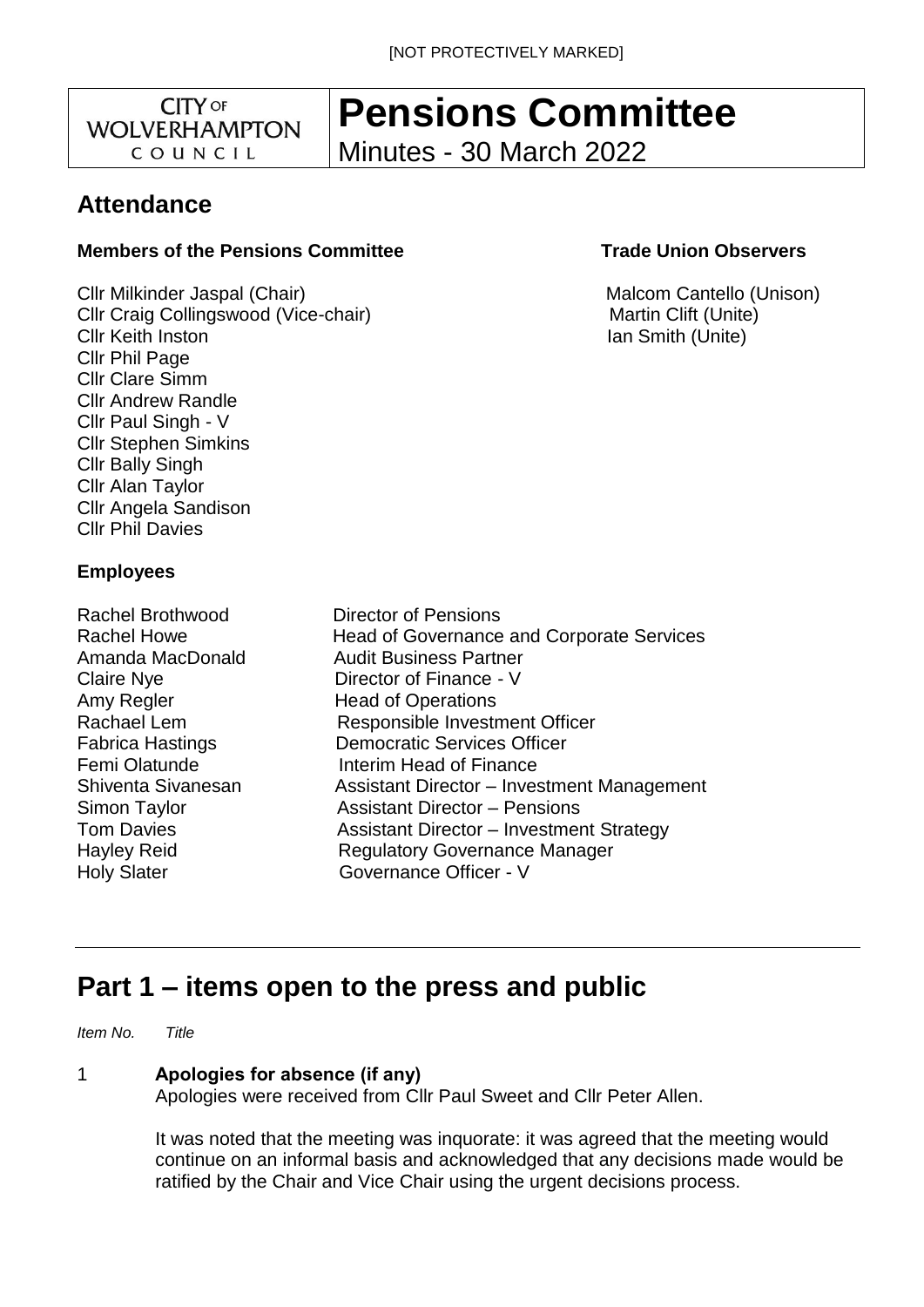#### 2 **Declarations of interests (if any)**

There were no declarations of interest.

#### 3 **Minutes of the previous meeting**

That the minutes of the previous meeting be approved as a correct record.

#### 4 **Matters arising**

Malcom Cantello, Trade Union Representative, raised a question regarding the distribution of an electric flyer. Simon Taylor, Assistant Director- Pensions, advised that the flyer would be re-circulated to Trade Union Representatives and all Committee members on request.

#### 5 **Corporate Plan 2022-2027**

Rachel Howe, Head of Governance and Corporate Services, presented the report on the proposed Fund Corporate Plan for 2022 – 2027, confirming the areas of focus and drivers for change over the next five years, together with the goals and ambitions for continuing to develop the Fund and deliver a high-quality service to its customers.

The Head of Governance and Corporate Services advised the Committee that the areas of focus and drivers included in the plan were in response to the key issues presented to the Committee throughout the year as detailed in the Fund's risk register, including a focus on operational resilience, our people and systems and continuing initiatives supporting the Fund's responsible employer and investment ethos.

The Committee were advised that the Plan was currently marked as draft and that the figures would be updated prior to publication and include figures for March 2022.

In response to a question from Cllr Simkins with regards to the social value of the Fund's investments and projects, the Head of Governance and Corporate Services confirmed this had been covered within the plan under corporate responsibility and was an area of key focus for the Fund.

Resolved:

1. That the Pensions Committee approves and adopts the Corporate Plan 2022 – 2027.

#### 6 **Budget 2022/23 and Financial Plan 2026/27**

Rachel Brothwood, Director of Pensions, presented the report on the proposed Fund Operating Budget for 2022/2023 and the medium-term financial plan for the five years up to and including 2026/2027, noting areas of development since 2021/2022.

The Committee were advised that the budget had been developed following a detailed review of the Fund's requirements, noting activities that needed to be delivered and areas where services required further support. The proposals also included provisions for temporary support for specific projects such as the implementation of the McCloud remedy.

It was noted that the forecast included an increase of £4 billion in assets under management over the next five years and that this was reflected in investment management costs which were projected to rise as changing asset allocation took effect and then stabilise as a percentage of assets under management.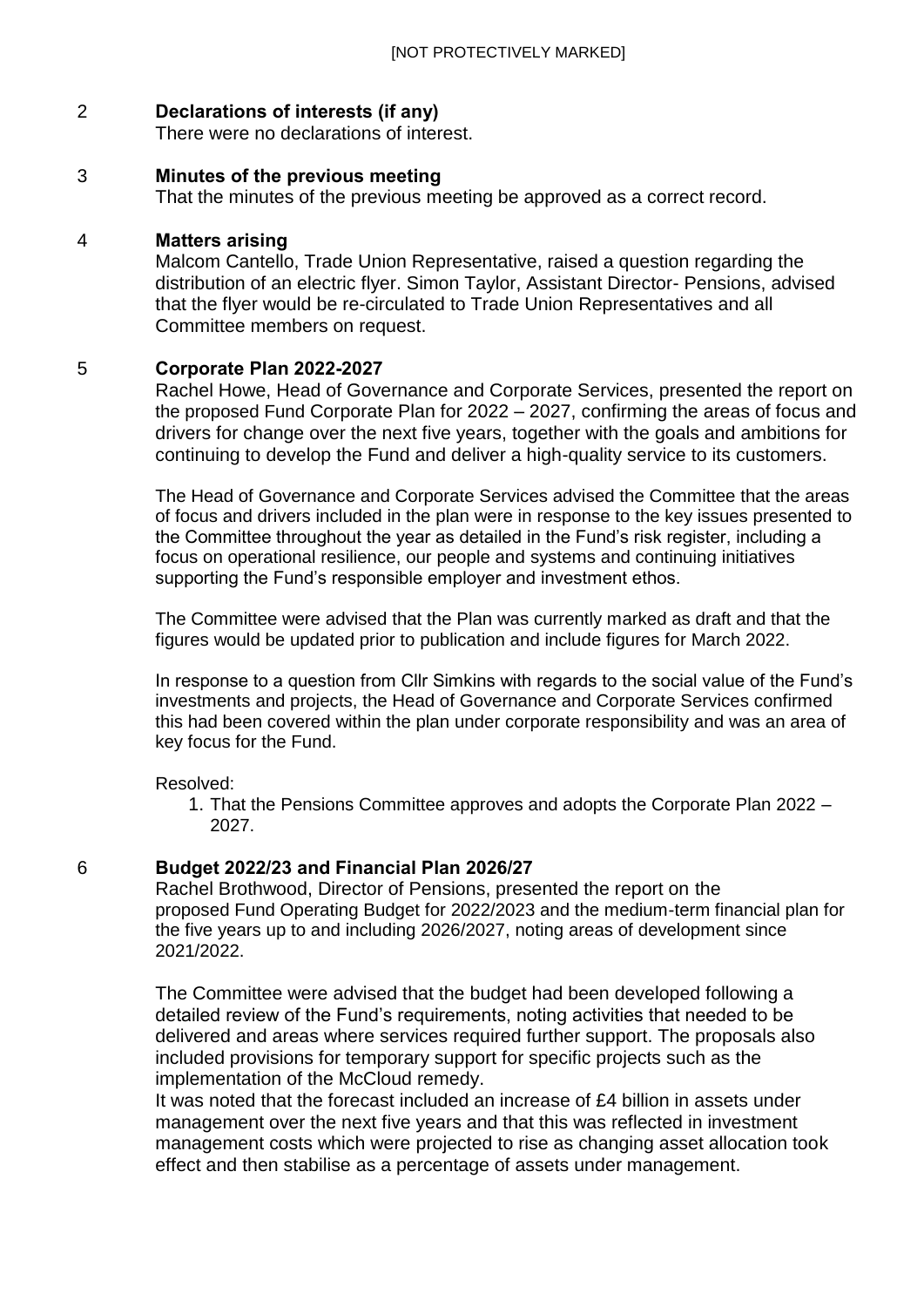In response to a question raised by Malcom Cantello, Trade Union Representative, regarding investment management costs, the Director of Pensions provided an explanation of the variation in figures relating to investment costs.

Resolved:

- 1. That the Pensions Committee approves the Operating Budget for 2022/23.
- 2. That the Pensions Committee approves the Medium-Term financial plan for the period to 2026/27.

#### 7 **Budget Monitoring 2021/22 and Quarterly Accounts 31 December 2021**

Rachel Brothwood, Director of Pensions, presented the report on the forecast out-turn against operating budget for 2021/2022 and presented the quarterly accounts to 31 December 2021.

The Committee were advised that the Fund's out-turn budget had been impacted by two key themes, delays in recruitment relating to vacancies held within the Fund's employee base and delays in planned service development activity.

It was noted that there was a 10% increase in the Fund's value as at the end of December 2021.

In response to a question raised by Malcom Cantello, Trade Union Representative, regarding the increase in the Fund's value. The Director of Pensions provided further explanation with regards to the figures included within the report.

Resolved:

- 1. That the Pensions Committee notes the quarterly accounts for the period ending 31 December 2021 which estimate the value of West Midlands Pension Fund (WMPF) at this date to be £20.8 billion, an increase of £1.9 billion (10%) since 31 March 2021.
- 2. That the Pensions committee notes the WMPF forecast out-turn for the year against operating budgets as at the end of December 2021 is an underspend of £3.0 million.

#### 8 **Accounting Policies 202122**

Femi Olatunde, Interim Head of Finance, presented the report on the accounting policies to be used in preparing the Fund's' accounts for the 2021/22 financial year.

The Interim Head of Finance, advised the Committee that the Fund's accounting policies were based on Chartered Institute of Public Finance and Accountancy (CIPFA) guidance which had been reviewed and that there had been no material changes to the guidance for this financial year.

Resolved:

1. That the Pensions Committee approves the WMPF accounting policies for the 2021/22 financial year.

#### 9 **Treasury Management Policy**

Rachel Howe, Head of Governance and Corporate Services, presented the report on the Funds Treasury Management policy for 2022 for approval by the Pensions Committee.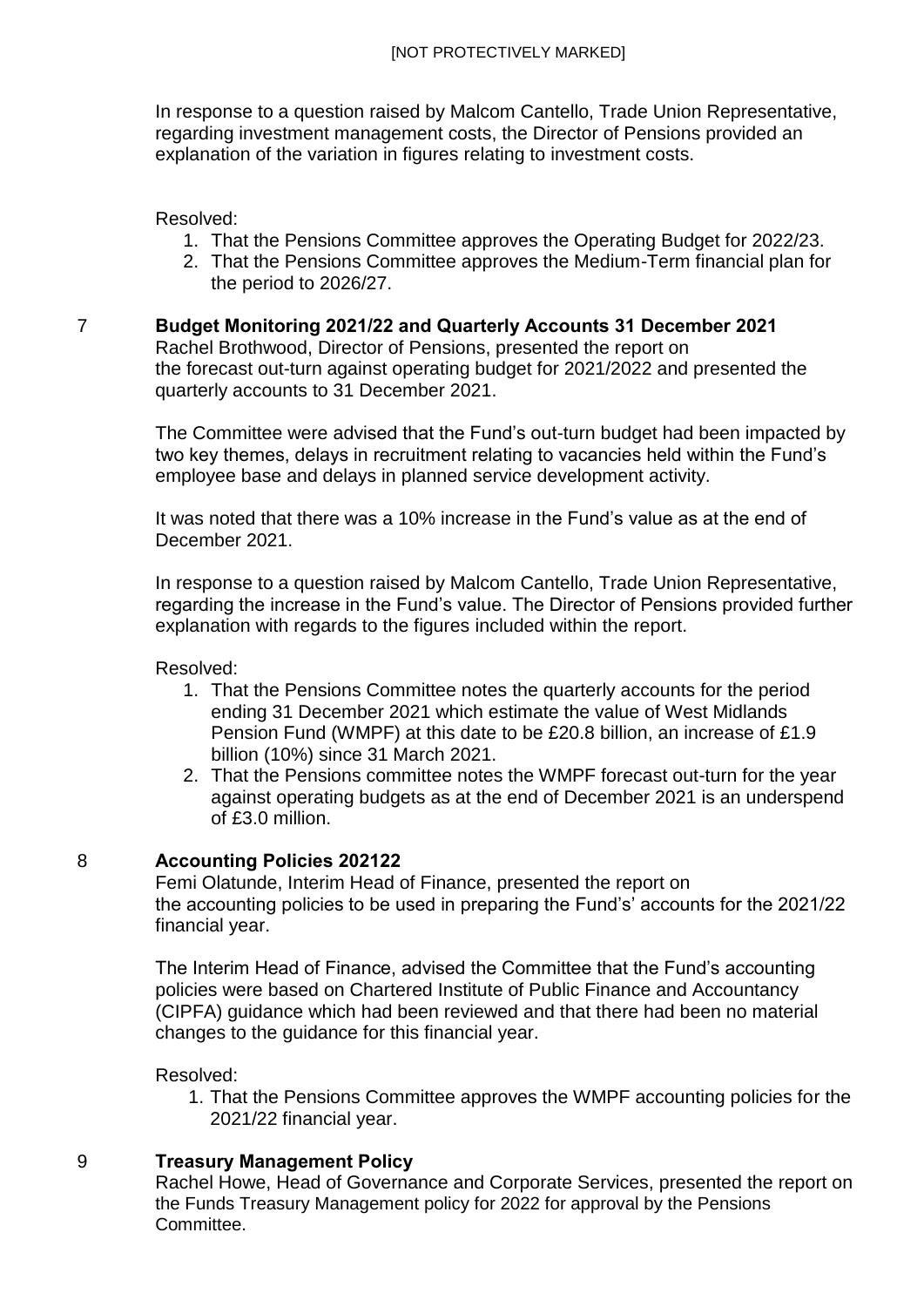The Committee were advised that the Fund's Treasury Management Policy had been updated in accordance with guidance from CIPFA issued in 2021.

In response to a question raised by Malcom Cantello, Trade Union Representative, regarding a reference within the policy to the Fund's Financial Management Committee, the Director of Pensions advised that the Financial Management Committee was an internal committee, established in accordance with approved delegations, which comprised of members of the Fund's Finance, Employer Services and Governance Team's and included representation from the Senior Management Team.

Resolved:

1. That the Pensions Committee approved the West Midlands Pension Fund Treasury Management Policy 2022.

#### 10 **External Audit Plan 2022**

Grant Pattison, Grant Thornton, presented the report on the plan for the external audit of the Fund's Annual Report and Accounts for 2021/22.

The Committee were advised that the areas of focus for the audit were in accordance with significant risks and included management overriding controls and the valuation of the Fund's assets.

It was noted that Grant Thornton were working closely with the Fund to finalise the Audit by the end of September 2022 and would provide the Committee with a further more detailed update in June 2022.

The Director of Pensions confirmed that training on the Fund's accounting estimates would be provided to Committee members prior to the approval of the Fund's accounts.

#### Resolved:

- 1. The Pensions Committee approves the management responses to questions from the external auditors, Grant Thornton LLP, as part of their audit planning.
- 2. The Pensions Committee approves delegation of authority to the Chair and Vice Chair of Pensions Committee to approve the final publication of the 2021/2022 Statement of Accounts following audit in September and approval of the draft by Committee in June 2022.
- 3. The Pensions Committee notes the external audit plan for the 2021/2022 Annual Report and Accounts as prepared by Grant Thornton [Appendix A].

#### 11 **Internal Audit Plan 2022/2023**

Amanda MacDonald, Audit Business Partner, presented the report on the outline of work programme for internal audit during 2022 – 2023. The update outlined the plan of work for the new financial year based on identified risks, forming part of the Fund's assurance framework.

The Audit Business Partner advised that the scope for all audit work would be agreed with Senior Managers and that a summary of the work completed by Internal Audit and overall opinion on the Fund's control environment would be provided to the Committee at the year end.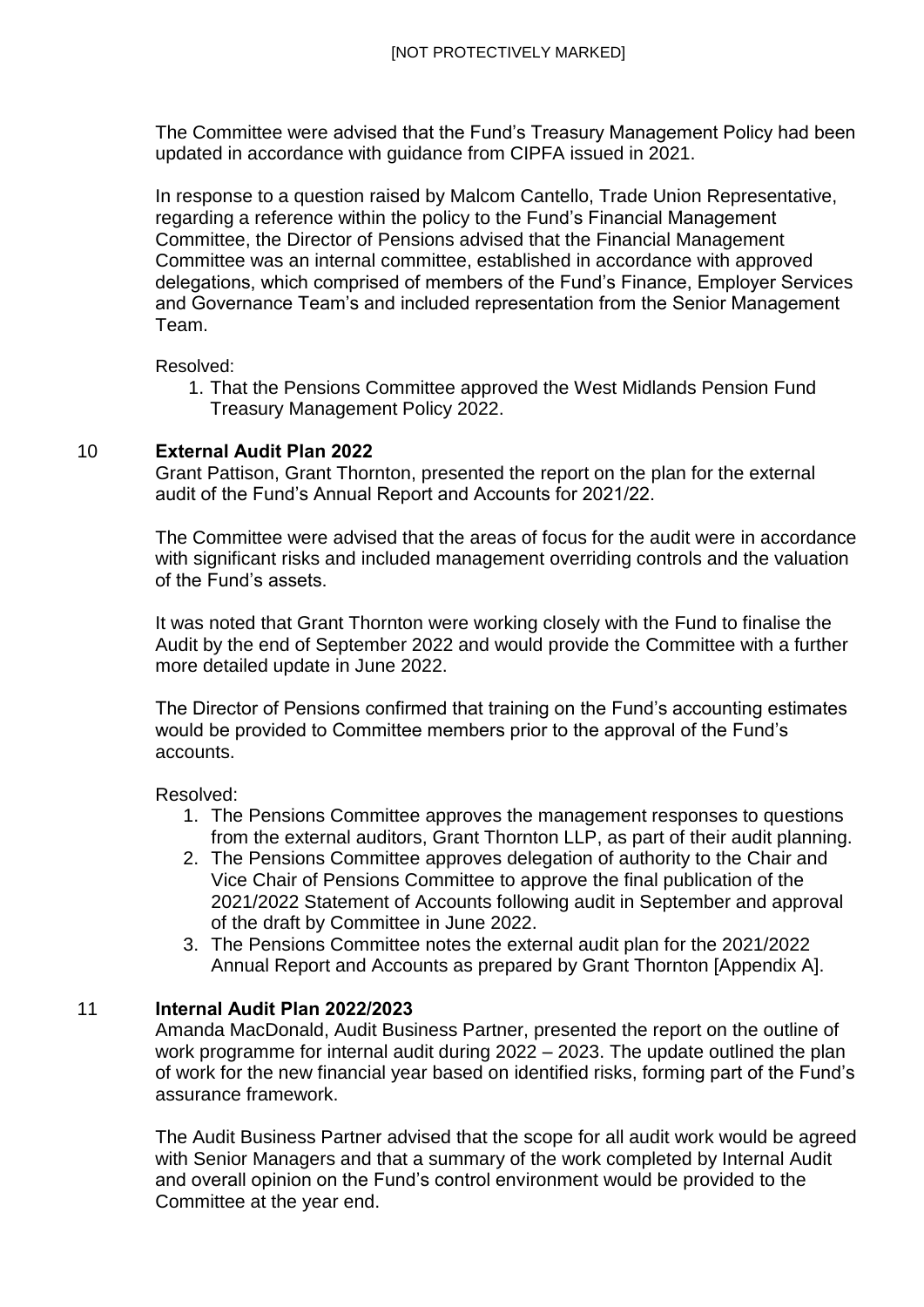Resolved:

1. The Pensions Committee notes the Internal Audit Plan for 2022 – 2023.

#### 12 **Quarterly Investment Report and Investment Strategy Review 2022** Tom Davies, Assistant Director, Investment Strategy, presented the report on the developments in investment markets, asset allocation and investment performance over the latest quarter in relation to the WMPF (Main Fund and Admitted Body Sub Funds).

The Committee were advised that the Fund's investment market performance, was broadly in line and met the Fund's expectations and benchmark, for the period ending 31 December 2021.

The Assistant Director advised the Committee that the Fund's Investment Strategy Statement (ISS) had been subject to an interim review prior to an in-depth review which would be undertaken in conjunction with the Fund's Actuarial Valuation and would be brought to the Committee in March 2023. The proposed changes to the ISS were relatively minor with exception of the proposal to place a hold on further allocations to emerging market equities, pending a full review of the Fund's existing holdings and risks associated with this area. The Assistant Director further highlighted that the 2023 review of the ISS would include the Fund a review of and the Fund's response to any change in LGPS guidance forthcoming in relation to the Government's Levelling Up Agenda.

In response to a question raised by CIIr Page regarding the Fund's direct and indirect exposure to investments in Russia, the Assistant Director, Investment Strategy, advised that the Fund had both direct and indirect exposure through external management arrangements and that the exposure was minimal in percentage terms. Cllr Simkins noted that it was important for the Committee to be aware of the Fund's investments across the globe and the Assistant Director confirmed that a review of the Fund's exposure to emerging markets was being undertaken.

In response to a question raised by Malcom Cantello, Trade Union Representative with regards to a timescale for reaching ISS targets, the Assistant Director, Investment Strategy, confirmed that the Fund had made a number of commitments to private markets which would take time to draw down and that it would take 12-18 months for a more meaningful allocation of invested assets to develop.

Resolved:

- 1. That the Pensions Committee approves the WMPF's Investment Strategy Statement (ISS) for 2022.
- 2. That the Pensions Committee approves a hold on further allocations to emerging market equities, retaining the Fund's underweight allocation relative to the target set out in the ISS, pending reassessment of the long-term Strategic Investment Allocation Benchmark as part of the 2022/23 triennial review.
- 3. That the Pensions Committee notes the global market and investment update paper prepared by the Fund's Investment Consultant, Redington.
- 4. That the Pensions Committee notes the asset Allocation and Performance Reporting for the West Midlands Pension Fund (WMPF), Main Fund and Admitted Body Sub Funds.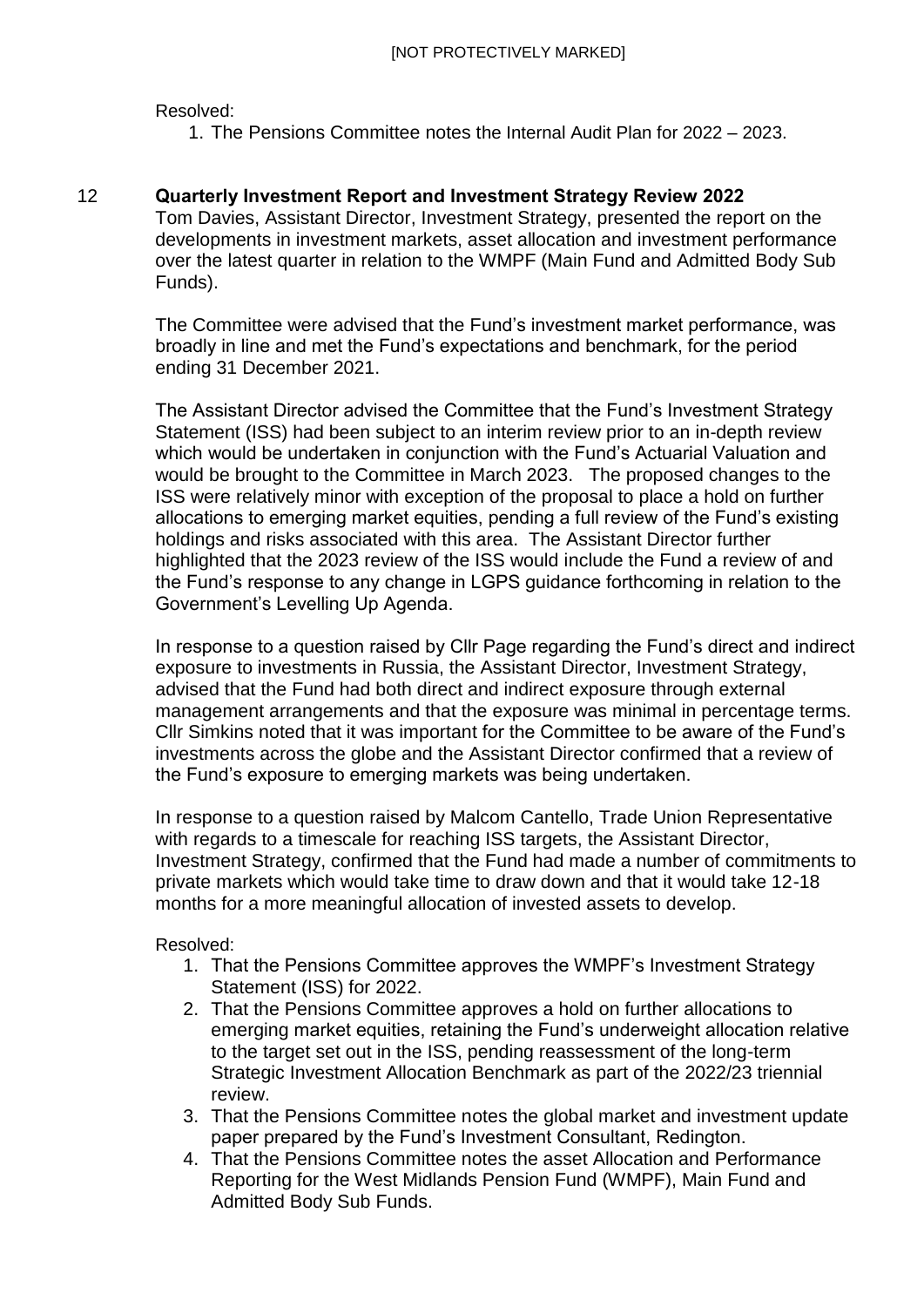#### 13 **Responsible Investment Activities**

Rachael Lem, Responsible Investment Officer, presented the report on the work undertaken in relation to responsible investment activities since the last Pensions Committee meeting.

The Responsible Investment Officer advised that Local Authority Pension Fund Forum (LAPFF) continued to engage on behalf of the Fund regarding companies operating in occupied Palestine territories and that the Committee would continue to be updated on LAPFF's progress.

The Committee were advised that the Fund had reviewed and updated its voting principles. A draft version of the document was attached as Appendix A - with a final version to be presented to the Committee in June 2022.

Key updates from the document included;

- The Strengthening of the expectation of board composition to enhance diversity.
- Support for enhanced auditor independence and renumeration practices.
- Support for sustainable business practices that set out enhanced expectations of company climate related disclosures and transition plans.

In response to a question raised by Cllr Simm, regarding output from discussions with companies operating in Occupied Palestine Territories, Rachel Brothwood, Director of Pensions highlighted known developments; including the cessation of some business operations in the region and evidence of increased awareness of Human Rights impacts and calls for impact assessment. The Director confirmed that dialogue was still ongoing through LAPFF and that the Committee would continue to be kept informed of progress.

In response to a question from Cllr Simkins with regards to fossil fuel investments, Rachael Lem, Responsible Investment Officer, confirmed the Fund's Climate Strategy includes targets for increasing investment in climate solutions and renewable energy.

In response to further discussion and questions from Committee members with regards to actions and outcomes relating to Responsible Investment, the Director of Pensions noted that the Fund were a signatory to the Stewardship Code and in the final stages of compiling their submission for 2022 which included tangible examples of positive outcomes from collaborative engagement.

Resolved:

- 1. The Pensions Committee notes the Fund's draft Voting Principles 2022 [Appendix A].
- 2. The Pensions Committee approves the Fund's engagement and voting activity for the three months ending 31 December 2021 [Appendices B and C].
- 3. The Pensions Committee approves the issues discussed by LAPFF are set out in the Quarterly Engagement Report, which is available on the LAPFF website: [https://lapfforum.org/wp](https://lapfforum.org/wp-content/uploads/2022/01/LAPFF_QER04_2022_Final.pdf)[content/uploads/2022/01/LAPFF\\_QER04\\_2022\\_Final.pdf.](https://lapfforum.org/wp-content/uploads/2022/01/LAPFF_QER04_2022_Final.pdf)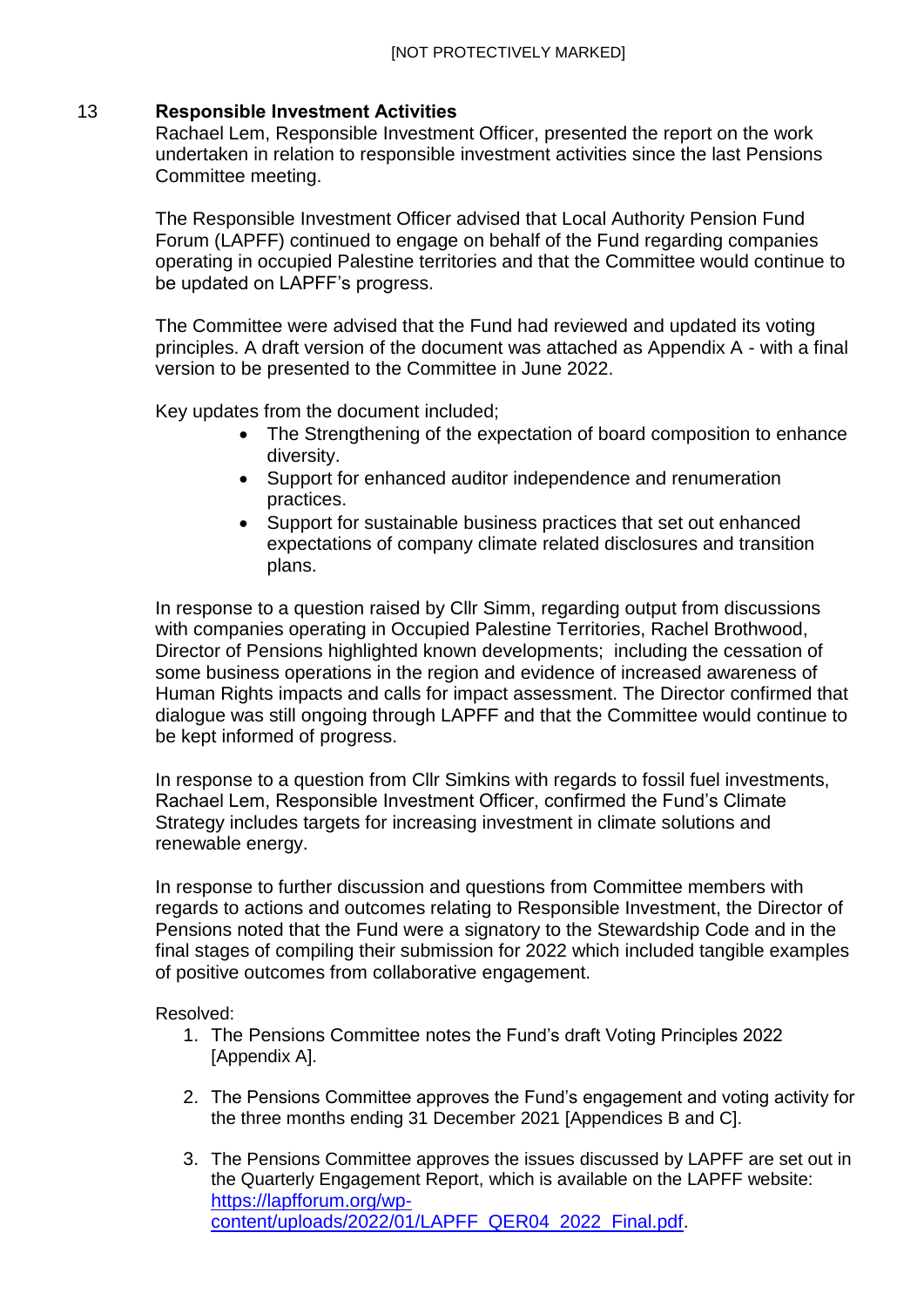4. The Pensions Committee approves the research and engagement activity undertaken by EOS at Federated Hermes as set out in the 2021 Annual Engagement Report, which is available on the EOS website: EOS [2021 Annual](https://www.hermes-investment.com/uki/eos-insight/eos/eos-2021-annual-review/)  [Review | UK Institutional \(hermes-investment.com\).](https://www.hermes-investment.com/uki/eos-insight/eos/eos-2021-annual-review/)

#### 14 **Pensions Administration**

Amy Regler, Head of Operations, presented the report on the routine operational work undertaken by the Pensions Administration Service areas during the period 1 October – 31 December 2021.

The Head of Operations highlighted a decrease in outstanding casework during the quarter due to the continued focus on clearing outstanding work. It was noted that there were two Key Performance Indicator's; notification of transfer in of membership and the notification of death benefits that had fallen short of meeting their targets during the period due to delays from third parties and some long-standing casework which required more detailed review by more experienced pension administrators. The Committee were assured that the Fund's average processing timescales were within target.

The Committee were advised that the Fund had completed it's second overseas existing checking exercise and seen an improvement in response rates from the previous year with a 91% verification success rate from members. It was also noted that 28% of members had responded to the exercise utilising the digital app.

Resolved:

- 1. That the Pensions Committee approves the 8 applications for admission from employers into the Fund as detailed in section 9 and Appendix E of this report.
- 2. That the Pensions Committee approves the write-offs detailed in section 11 of this report.
- 3. That the Pensions Committee notes the performance and workloads of the key pension administration functions.
- 4. That the Pensions Committee notes the development of the Fund's membership and participating employers.

#### 15 **Customer Engagement**

Simon Taylor, Assistant Director – Pensions, presented the report on the Fund's customer engagement activity from 1 October 2021 to 31 December 2021 and to cover future planned customer engagement activity in the context of the Fund's Customer Engagement Strategy. To also cover more specific elements of engagement including that with Prudential on Additional Voluntary Contribution (AVC) provision.

The Assistant Director advised the Committee that during the period customer satisfaction levels had fallen below target to 85%. This reflected a greater volume of queries received and the delivery of statutory exercises such as the guaranteed minimum pension (GMP) reconciliation.

The Committee were advised that the Fund's employer webinar sessions remained popular and that face to face member events had resumed, following the pandemic. Three events had taken place in March 2022 and received an encouraging footfall of attendees.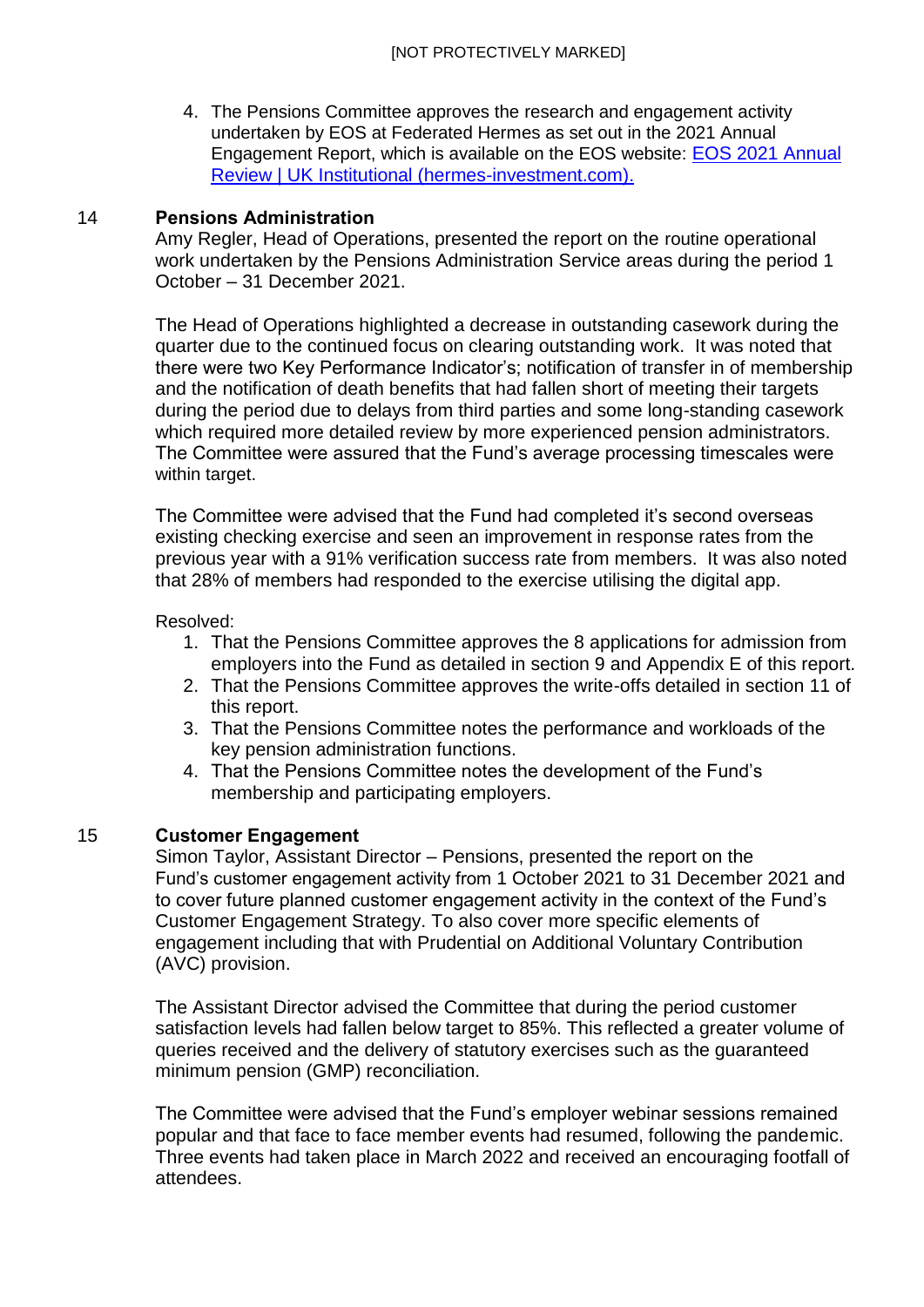Resolved:

- 1. That the Pensions Committee notes the engagement activity and informed service development.
- 2. That the Pensions Committee notes the specific engagement with Prudential regarding AVC provision.

#### 16 **Governance and Assurance**

Rachel Howe, Head of Governance and Corporate Services, presented the report on the work of the Fund to deliver a well governed scheme.

The Head of Governance and Corporate Services advised the Committee that the KPI's during this quarter, demonstrated marginal movement with increasing calls to Customer Services and work volumes across the Fund's operations.

The Fund's risk register continued to highlight key themes, including data, resourcing, impact on service delivery and the reliance on third parties, including interim support. The Head of Governance and Corporate Services advised that the Fund had increased risk ratings in a number of areas this quarter with external factors such as pending regulatory changes being the primary driver for increased risk assessment.

Resolved:

- 1. That the Pensions Committee notes the Fund's Key Performance Indicators.
- 2. That the Pensions Committee notes the latest strategic risk-register and areas being closely monitored in the current environment.
- 3. That the Pensions Committee notes the compliance monitoring activity undertaken during the quarter.
- 4. That the Pensions Committee notes the governing Body Training activities undertaken during the quarter.

#### 17 **Regulatory Update**

Rachel Howe, Head of Governance and Corporate Services, and Amy Regler, Head of Operations, presented the report on the regulatory environment in which the Fund is operating and the work being done to stay informed and prepared for change covering the following areas;

#### 1, McCloud

- 2, Pensions Dashboards
- 3, Pensions Regulator Code of Practise
- 4, Public Service Pensions and Judicial Officers Bill (PSPJO Bill)
- 5, Levelling Up White Paper

In response to questions raised from the Committee it was noted that the Fund participates and engages industry wide across several forums with regards to forthcoming regulatory changes and responds to consultations where there are potential implications for the Fund and the wider LGPS.

The Director of Pensions advised the committee that the Fund was keen to gain further clarification on the implications of the Government's Levelling Up Agenda and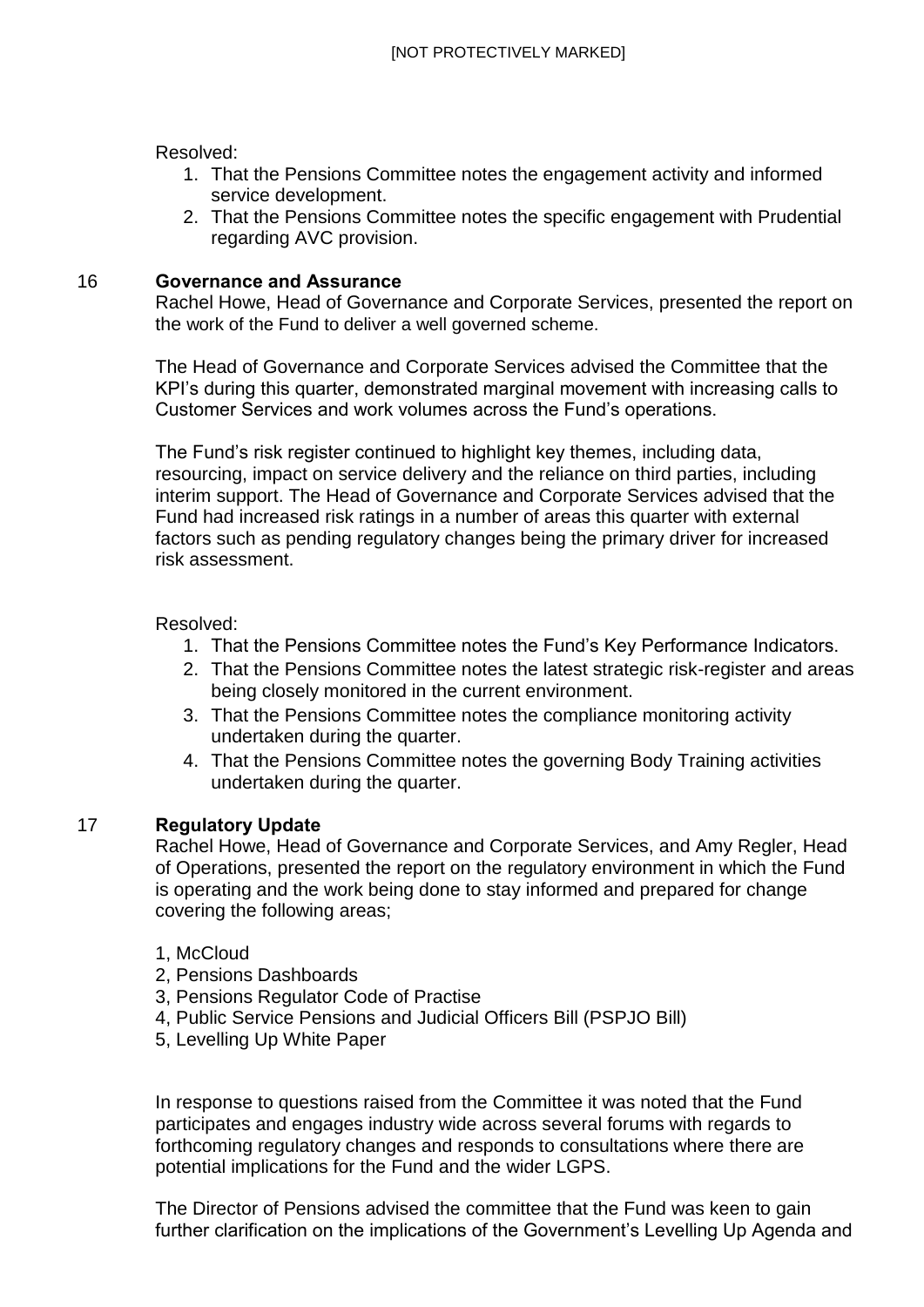any material points of future consultation would be circulated and discussed with Committee and the Local Pensions Board.

Resolved:

1. That the Pensions Committee notes the forthcoming regulatory changes across the Local Government Pension Scheme environment and the Fund's response to them.

#### 18 **Exclusion of press and public**

Resolved:

That in accordance with Section 100A (4) of the Local Government Act 1972, the press and public be excluded from the meeting for the following items of business as they involve the likely disclosure of exempt information falling within the paragraph 3 of Schedule 12A of the Act.

#### 19 **LGPS Central Pooling and Shareholder Update**

Rachel Brothwood, Director of Pensions presented the report on the matters considered and presented to Shareholders at the LGPS Central Limited General Meeting on 22 February 2022 and updates the Committee on the Company and pool progress.

Resolved:

- 1. That the Pensions Committee notes the Director's update on Shareholder business relating to LGPS Central Limited.
- 2. That the Pensions Committee notes the shareholder approval of the Company's 2022/23 business plan and budget.

#### 20 **Investment Strategy and Activity Update**

Tom Davies, Assistant Director Investment Strategy, presented the report on the Committee with an update on investment strategy and activity in the WMPF and Admitted Body Sub Funds over the quarter.

Resolved:

- 1. That the Pensions Committee notes the update on the development and implementation of investment strategies for the main Pension Fund and Admitted Body Sub Fund.
- 2. That the Pensions Committee notes the product developments and planned transitions to the LGPS Central pool.
- 3. That the Pensions Committee notes the statement from Fund's Investment Consultants in relation to investment strategy implementation and interim review of the ISS (appendix A).

#### 21 **2022 Actuarial Valuation Update**

Simon Taylor, Assistant Director – Pensions, presented the report on the matters relevant to the triennial review of the Funding Strategy Statement over 2002/2023 and delivery of the 2022 actuarial valuation.

Resolved:

- 1. That the Pensions Committee notes the progress on the transition of Fund actuary service provider
- 2. That the Pensions Committee approves the report and the associated update on progress with the 2022 Actuarial Valuation for the Fund